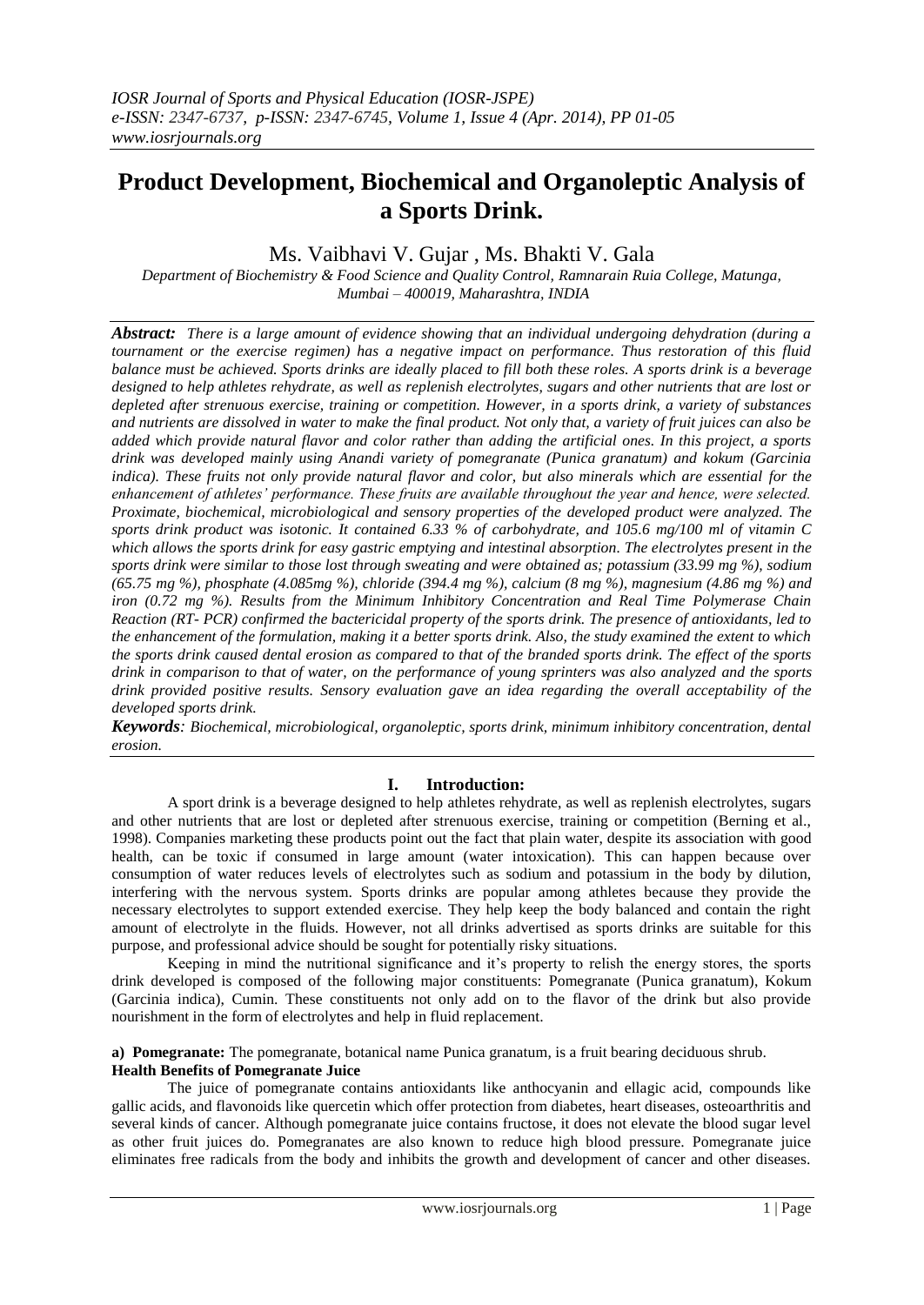Pomegranate juice is used in the treatment of diarrhea and dysentery as it plays a vital role in the secretion of enzymes which aids proper digestion.

**b) KOKUM:** Garcinia indica, a plant in the mangosteen family (Clusiaceae), commonly known as kokum, is a fruit-bearing tree that has culinary, pharmaceutical, and industrial uses.

#### **Health Benefits of Kokum Syrup**

 Kokum juice is very popular in India especially during hot summer. It is delicious and has a cooling effect on the body. It not only quenches your thirst, but also helps to prevents dehydration and sunstroke due to heat. Kokum juice improves the digestion and appetite. It is also used to treat piles and dysentery. It promotes cell regeneration and repair. It helps to reduce fever and allergic reactions.

**c) CUMIN**: Cumin (Cuminum cyminum) is a flowering plant in the family Apiaceae.

#### **Health Benefits of Cumin Seeds**

 Cumin seeds contain numerous phyto-chemicals that are known to have antioxidant, carminative and anti-flatulent properties. The active principles in the cumin may augment the motility of the gastro-intestinal tract as well as aids in the digestion power by increasing gut enzyme secretions. This spice is an excellent source of minerals like iron, copper, calcium, potassium, manganese, selenium, zinc and magnesium.

## **II. Materials and Methods:**

 A Sports drink was developed using pomegranate, kokum and cumin and was pasteurized at 70ºC for half an hour. It was then stored in glass bottles at a temperature of about 5°C. The analysis of sports drink for proximate principles like water content, carbohydrates, proteins, crude fibers were performed. Also analysis of minerals like chloride, calcium, iron, phosphorus, magnesium, potassium, sodium, vitamin c was performed using standard biochemical methods. Titrable acidity, osmolality, antioxidant activity, MIC, Real Time Polymerase chain Reaction were performed in order to study the sports drink's antioxidant and antibacterial activity. The effects of sports drink on dental erosion and further on the sprinters were studied. Sensory evaluations of the developed sports drink as Sample A and the branded sports drink as Sample B was carried out by semi trained panelists and athletes, to analyze the acceptance of the formulated sports drink.

## **III. Results and Discussions:**

 Sports drink is a beverage designed to help athletes rehydrate, as well as replenish electrolytes, sugars and other nutrients that are lost or depleted after strenuous exercise, training or competition. Keeping in mind the importance of electrolytes, the necessity of energy recovery and the antibacterial property, all leading to an enhancement in the performance of the athletes, a sports drink was developed. The developed sports drink was isotonic.



 The content of minerals and nutrients were studied. Sports drink with the carbohydrate content between 6-8% helps to maximize gastric emptying, enhance fluid absorption from the intestine, as well as supply energy to the working muscle. The developed drink contains a very small amount of proteins. Some studies show that sports drinks providing protein/amino acids are superior to carbohydrate-electrolyte drinks in enhancing performance or recovery in specific exercise situations.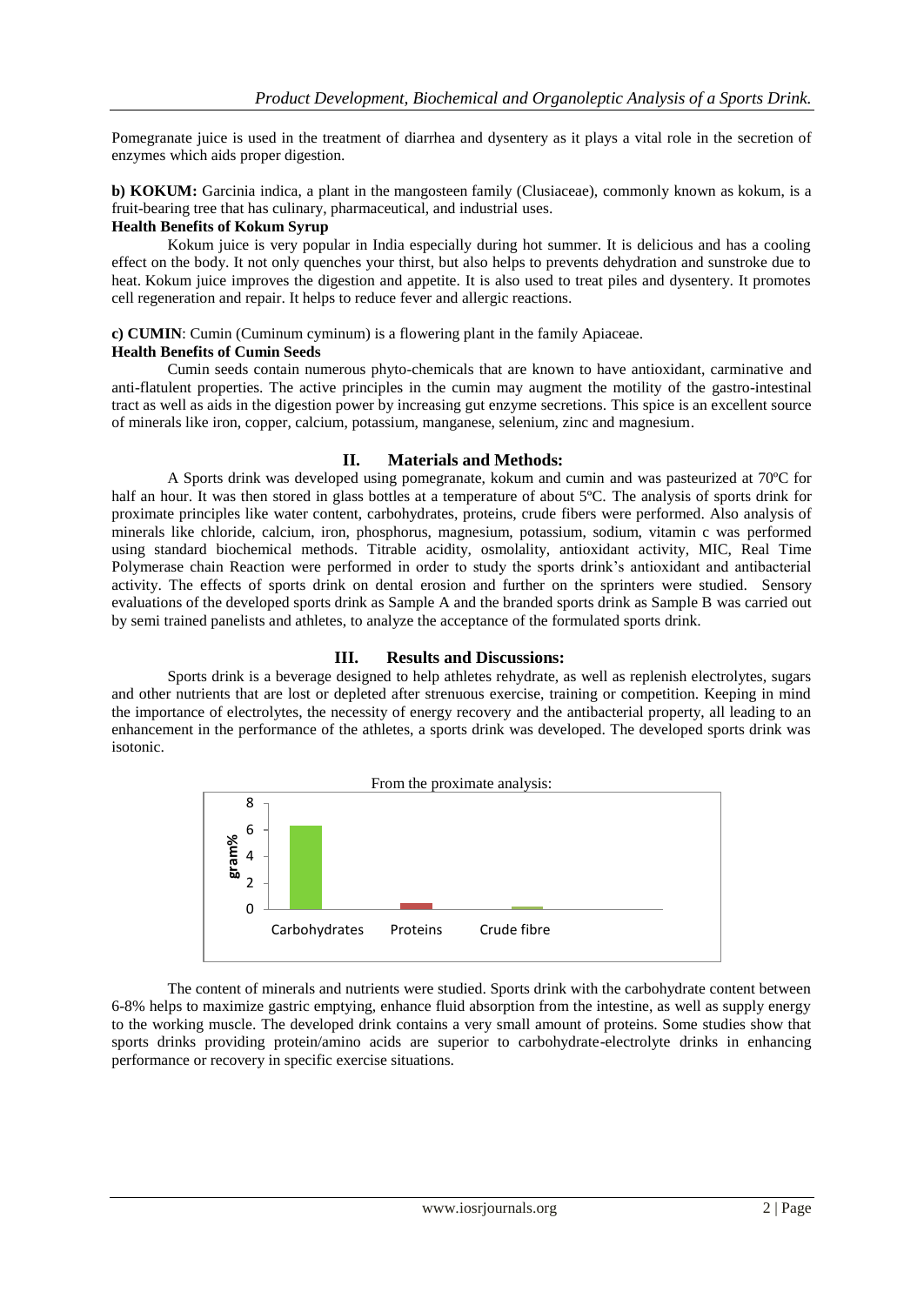

 The developed sports drink contains 0.234% of ash. Ash gives an indication of the amount of minerals in a sample. Sports drinks are used to replace electrolytes that are lost through sweat. Electrolytes lost through the sweat mainly comprise of sodium, potassium, calcium and chloride. The sodium in the sports drink contributes to palatability and also encourages drinking as well replacing that lost through sweat. Potassium affects heartbeat and aids muscle contraction. Calcium combines with other minerals within a protein framework to give structure and strength to bones and teeth, also calcium assists in blood clotting so whenever there is an open cut it helps prevent loss of blood (Haris, 1996). This nutritional composition makes the sports drink an excellent choice for sports men. Vitamin C is not usually found in the branded sports drink. Pomegranate as well as Kokum, have both individually contributed to higher levels of vitamin C in the developed sports drink.

From dental erosion studies:

|                                      | After 1 hour |              | After 3 hours                   |              |              |                                 |
|--------------------------------------|--------------|--------------|---------------------------------|--------------|--------------|---------------------------------|
| <b>Beaker containing</b>             | A<br>(in cm) | B<br>(in cm) | <b>Difference</b><br>$(A-B)$ cm | A<br>(in cm) | B<br>(in cm) | <b>Difference</b><br>$(A-B)$ cm |
| Water (control)                      | 2.4          | 1.9          | 0.5                             | 4.5          | 4.1          | 0.4                             |
| Developed sports drink<br>(Sample 1) | 2.7          | 2.35         | 0.35                            | 5.0          | 4.75         | 0.25                            |
| Branded sports drink<br>(Sample 2)   | 2.6          | 2.5          | 0.1                             | 5.0          | 4.95         | 0.05                            |

The total acid level (titratable acid) of acidic drinks is considered to be more important than pH alone as this determines the concentration of damaging hydrogen ions available to interact with the tooth surface. The developed sports drink being on the acidic side, caused dental erosion but to a lesser extent than that of the branded one. This may be because the branded sports drink had a lower pH and a very high titrable acidity than that of the developed sports drink. It has been found that drinks with higher pH, lower titratable acidity, and higher concentrations of calcium and phosphate reduce the erosive potential. As the branded sports drink lacked calcium and phosphate ions, it might have resulted to a higher erosive potential. Hence, sugar-free gum after drinking increases the amount of saliva in the mouth. This helps to correct the mouth's acidity levels. Rinsing with water has similar effects. Hence, it can help to reduce dental erosion caused due to consumption of sports drink.

From antioxidant activity:



This activity was observed mainly due to the phenolic compounds present in the respective juices. As the concentration of pomegranate juice used was higher than that of kokum, the major antioxidant activity would be due to the pomegranate. The main phenolic compounds present in pomegranate juice can be arranged into four groups. This includes the anthocyanin pigments, the hydrolyzable tannins of the gallagyl type, which are the punicalagin isomers; also punicalins, ellagic acid and its glycosides.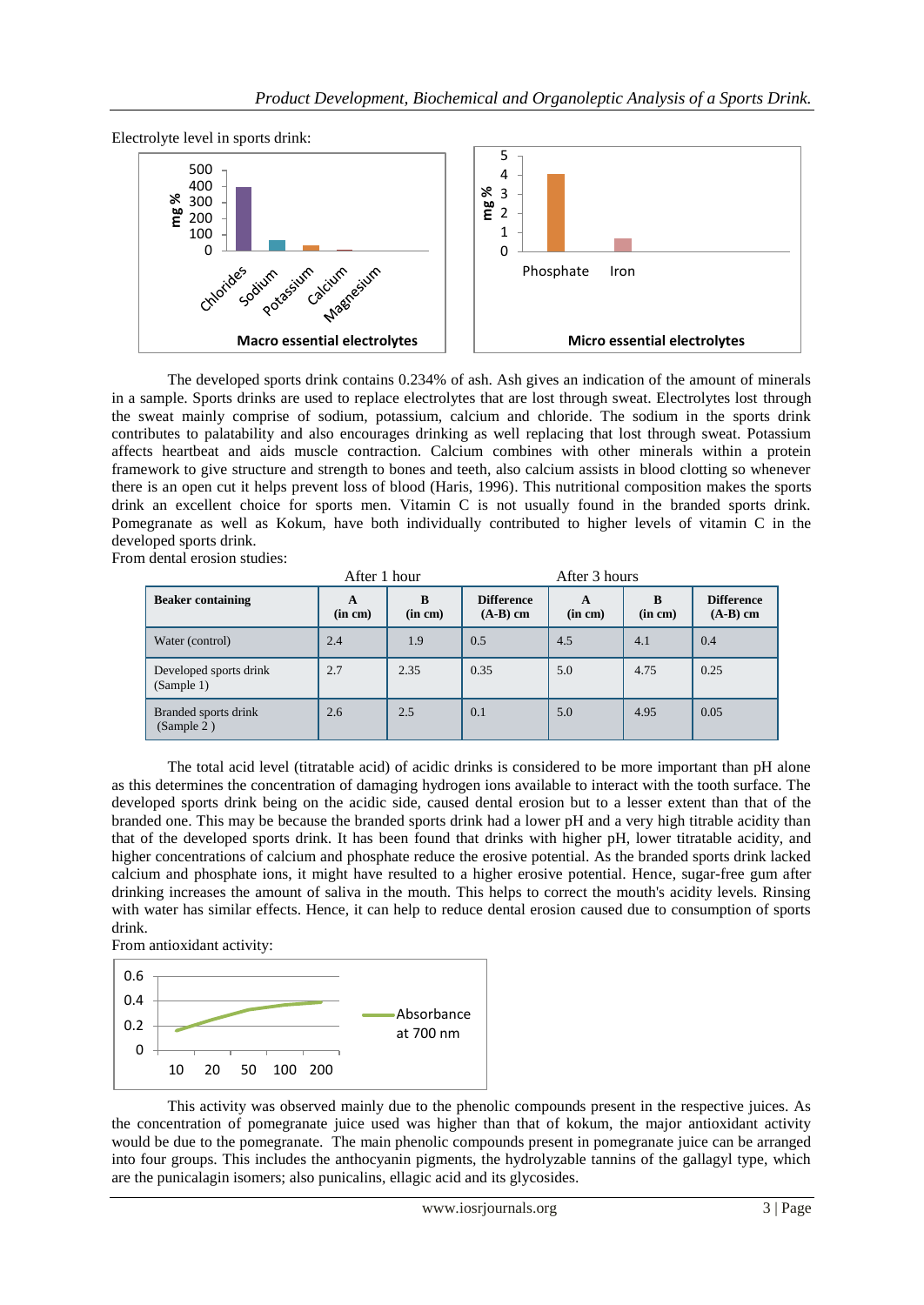

 Sports drink prepared was investigated for its effect on the Escherichia coli, which is the normal flora of human gastro-intestinal tract. The minimal inhibitory concentration of the aqueous extract, as a measure of susceptibility of the microbe to the extract, was determined using the broth tube dilution method. The results obtained using the above mentioned microbiological technique was evaluated using a highly sensitive Real time polymerase chain reaction (RT-PCR).

The Minimal Inhibitory Concentration of the sports drink formulation was found to be 60%. The DNA extracted from the dilution tubes exhibiting MIC was qualitatively analyzed on agarose gel. The bacterial 16S rRNA gene and fimbria gene were used as reference gene and endogenous control respectively. The ct (cycle threshold) value of the reference gene and endogenous gene for both, the untreated sample and the sample treated with the sports drink prepared were compared. In case of treated sample the ct values for both reference gene and endogenous gene were undetermined. As ct value is inversely proportional to the amount of starting DNA template, an absence of DNA was confirmed for the sample treated with sports drink. This anti microbial activity would be mainly due to the phytocompounds including phenols, tannins and flavanoids in the pomegranate as well as the kokum extract and cumin.

 The developed sports drink was further tested on the sprinters to check whether it enhanced the sprinters' performance. The time taken by sprinters to complete the race after consumption of water, and that of the sports drink was noted. It was hence observed that they required comparatively less time to finish the race after consuming the sports drink than that taken after consuming water. Sports drinks provide carbohydrate energy to working muscles, stimulate rapid rehydration and can actually encourage you to drink enough fluid to avoid dehydration all without any adverse side effects. Therefore, sports drinks can have a positive effect on performance and are recommended for events or exercise sessions lasting longer than one hour.



From Sensory evaluation:

www.iosrjournals.org 4 | Page